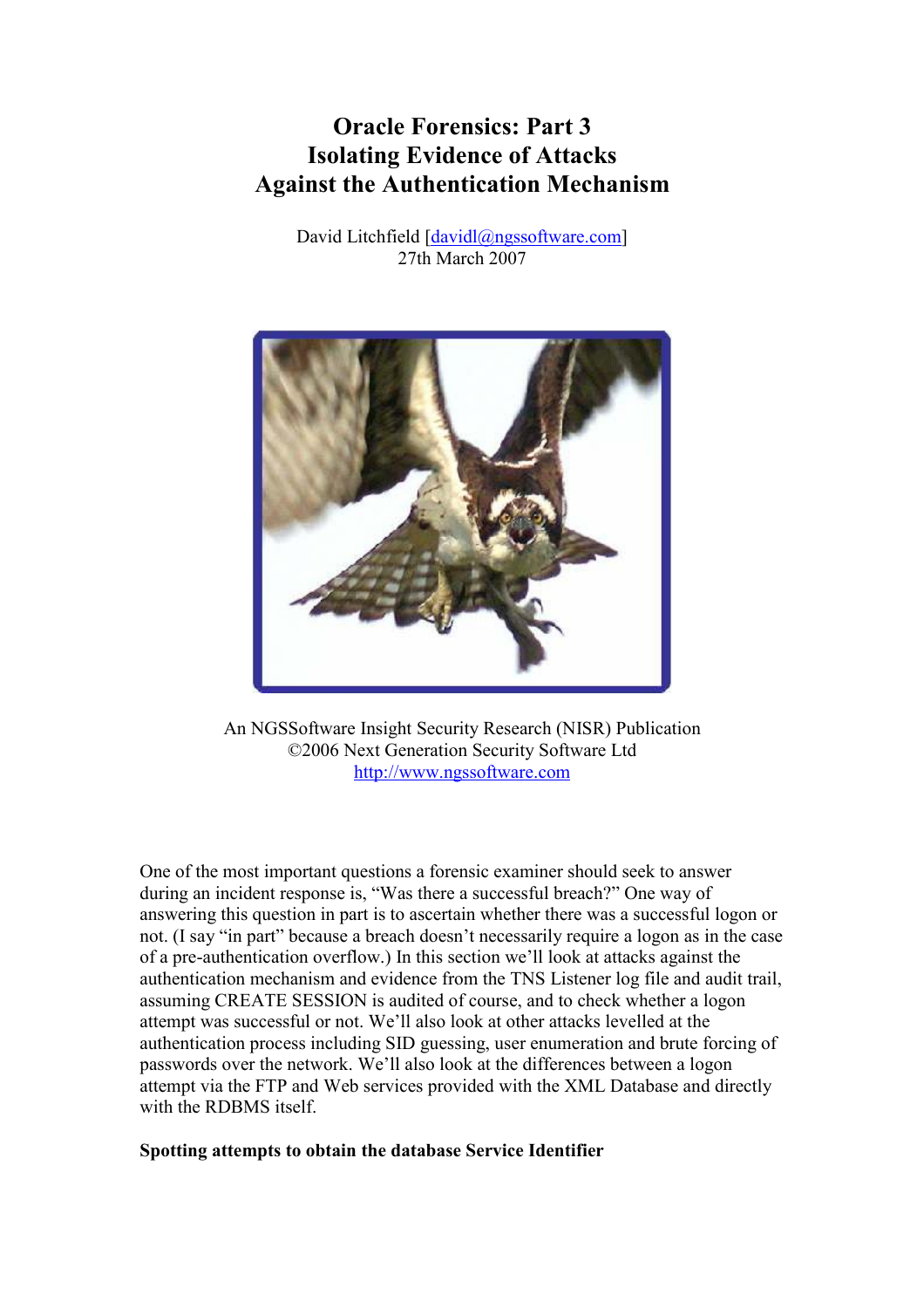To be able to log into the RDBMS an attacker needs to know the Service Identifier or SID for the database. Before Oracle 10g this could be extracted from the TNS Listener with the SERVICES or STATUS command. The following entries are from the Listener log file after someone has performed such an information gathering exercise:

```
… 
16-MAR-2007 13:02:31 * 
(CONNECT_DATA=(CID=(PROGRAM=)(HOST=)(USER=DAVID))(COMMAND=services)(A
RGUMENTS=64)(SERVICE=(DESCRIPTION=(ADDRESS=(PROTOCOL=TCP)(HOST=192.16
8.1.100)(PORT=1521))))(VERSION=169869824)) * services * 0 
… 
… 
16-MAR-2007 13:02:32 * 
(CONNECT_DATA=(CID=(PROGRAM=)(HOST=)(USER=DAVID))(COMMAND=status)(ARG
UMENTS=64)(SERVICE=(ADDRESS=(PROTOCOL=TCP)(HOST=192.168.1.100)(PORT=1
521)))(VERSION=169869824)) * status * 0 
…
```
Note that the IP address is not that of the requesting user but that of the server – so it's not an item of interest. The VERSION string is 169869824, which in hex reads as 0xA200200. This gives the version as 10.2.0.2.0 and indicates the version of the client software in use which may prove useful at a later stage of an investigation. Please note though that this value is entirely under the control of the client and may not actually be true. For example, an attacker can write their own Oracle client and spoof these values. We can also see the requesting username of "DAVID". This is the name of the OS account the user is logged on as. Again, this may prove useful, but bear in mind that this too is under the control of the attacker. We'll talk more about this in a moment.

# Brute forcing the Service Identifiers

As stated previously, 10g no longer hands over the SID so easily and attackers need to find other means of getting the SID. One way is to attempt to guess it by a brute force attack. There are tools available on the internet to do this such as CQure.net's sidgusser.exe, Red Database Security's sidguess.exe and DatabaseSecurity.com's orabrutesid.exe, part of the Oracle Assessment Kit. The log entries below have been created by the Listener after running cqure.net's sidguesser.exe program.

```
25-MAR-2007 20:03:54 * 
(CONNECT_DATA=(SID=WINDOWS901)(CID=(PROGRAM=)(HOST=__jdbc__)(USER=))) 
* (ADDRESS=(PROTOCOL=tcp)(HOST=192.168.1.64)(PORT=2145)) * establish
* WINDOWS901 * 12505 
TNS-12505: TNS:listener does not currently know of SID given in 
connect descriptor 
25-MAR-2007 20:03:54 * 
(CONNECT_DATA=(SID=WINDOWS902)(CID=(PROGRAM=)(HOST=__jdbc__)(USER=))) 
* (ADDRESS=(PROTOCOL=tcp)(HOST=192.168.1.64)(PORT=2\overline{146})) * establish
* WINDOWS902 * 12505 
TNS-12505: TNS:listener does not currently know of SID given in 
connect descriptor 
25-MAR-2007 20:03:54 * 
(CONNECT_DATA=(SID=WINDOWS9021)(CID=(PROGRAM=)(HOST=__jdbc__)(USER=))
) * (ADDRESS=(PROTOCOL=tcp)(HOST=192.168.1.64)(PORT=2147))
establish * WINDOWS9021 * 12505
```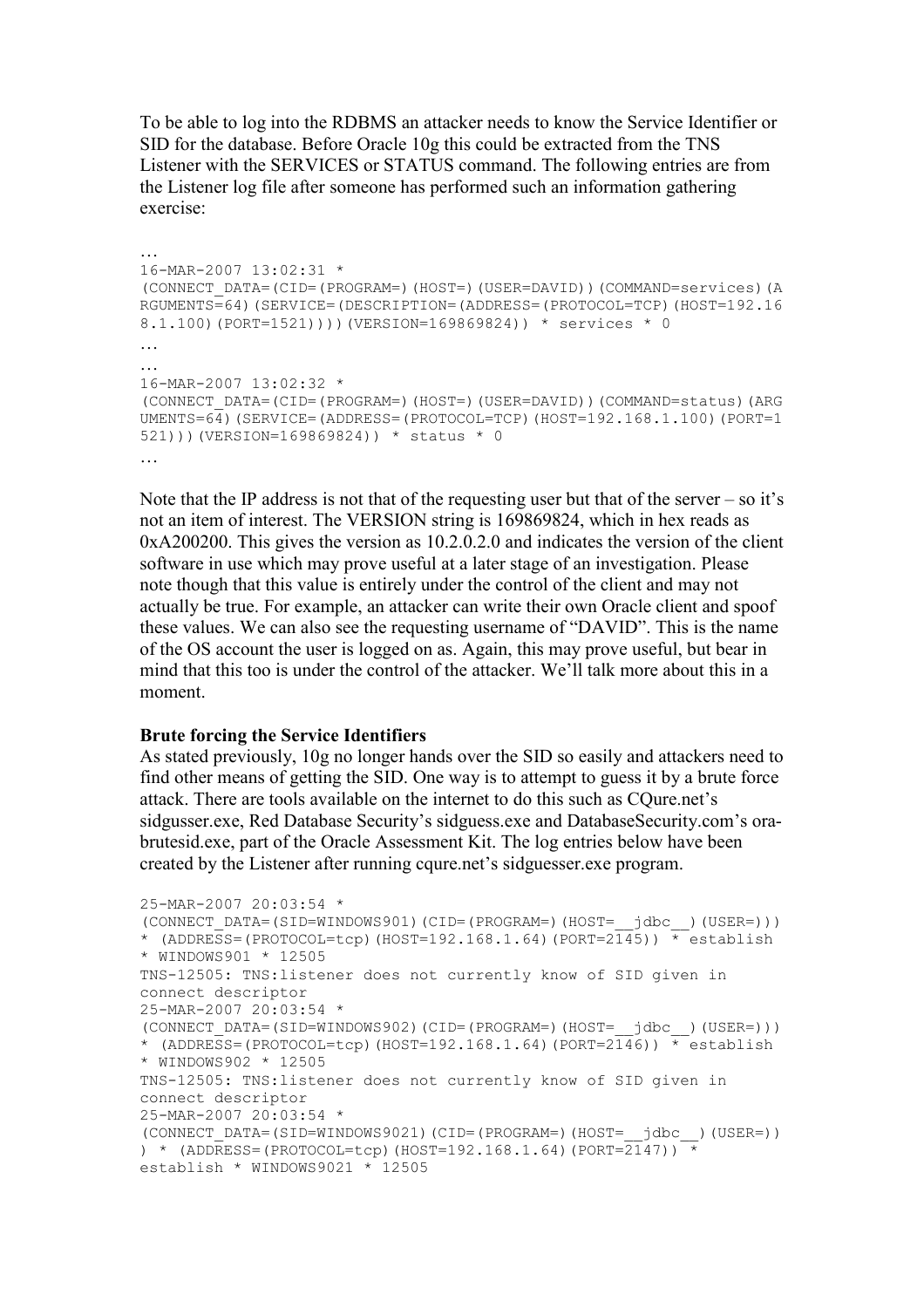TNS-12505: TNS:listener does not currently know of SID given in connect descriptor

Sidguesser.exe creates its own TNS packets and is written so that it appears as if the connecting client is using JDBC. We of course "know" that this was cqure.net's sidguesser.exe – because I ran it to get the signature – but in a real world scenario we can only say it matches the signature of the tool. For example, an attacker could have implemented their own SID guesser using JDBC – which would appear in the log file as the same as sidguesser. The next set of entries has been generated by Red-Database-Security's sidguess.exe program.

```
25-MAR-2007 19:52:30 * 
(CONNECT_DATA=(SID=ORA8)(CID=(PROGRAM=C:\backup\sidguess.exe)(HOST=AP
OLLO)(USER=david))) *(ADDRESS=(PROTOCOL=tcp)(HOST=192.168.1.64)(PORT=4333)) * establish *
ORA8 * 12505 
TNS-12505: TNS:listener does not currently know of SID given in 
connect descriptor 
25-MAR-2007 19:52:30 * 
(CONNECT_DATA=(SID=ORA805)(CID=(PROGRAM=C:\backup\sidguess.exe)(HOST=
APOLLO) (USER=david))) *
(ADDRESS = (PROTOCOL = tcp) (HOST = 192.168.1.64) (PORT = 4334)) * establish *ORA805 * 12505 
TNS-12505: TNS:listener does not currently know of SID given in 
connect descriptor 
25-MAR-2007 19:52:30 * 
(CONNECT_DATA=(SID=ORA806)(CID=(PROGRAM=C:\backup\sidguess.exe)(HOST=
APOLLO)(USER=david))) * 
(ADDRESS=(PROTOCOL=tcp) (HOST=192.168.1.64) (PORT=4335)) * establish *ORA806 * 12505 
TNS-12505: TNS:listener does not currently know of SID given in 
connect descriptor
```
This tool uses the Oracle client libraries and, as such, provides "extra" information in the log file – such as the hostname of the connecting client (APOLLO) and the OS username of the person running the tool – "DAVID". As already mentioned, whilst this looks like it may be useful evidence it's also worth bearing in mind that as these are both under the control of the client and these values may be "spoofed". There is nothing to stop someone writing their own SID guesser that sets the host to say, "GW.ORACLE.COM" and the user to "L.ELLISON". These entries are from orabrutesid.exe (www.databasesecurity.com).

```
25-MAR-2007 20:38:43 * (CONNECT_DATA=(SID=2P)) * 
(ADDRESS = (PROTOCOL = tcp) (HOST = 192.168.1.64) (PORT = 4051)) * establish *2P * 12505 
TNS-12505: TNS:listener does not currently know of SID given in 
connect descriptor 
25-MAR-2007 20:38:43 * (CONNECT_DATA=(SID=3P)) * 
(ADDRESS = (PROTOCOL = \text{tcp}) (HOST = 192.168.1.64) (PORT = 4052)) * establish *3P * 12505 
TNS-12505: TNS:listener does not currently know of SID given in 
connect descriptor 
25-MAR-2007 20:38:43 * (CONNECT_DATA=(SID=4P)) * 
(ADDRESS=(PROTOCOL=tcp)(HOST=192.168.1.64)(PORT=4053)) * establish *
4P * 12505TNS-12505: TNS:listener does not currently know of SID given in 
connect descriptor
```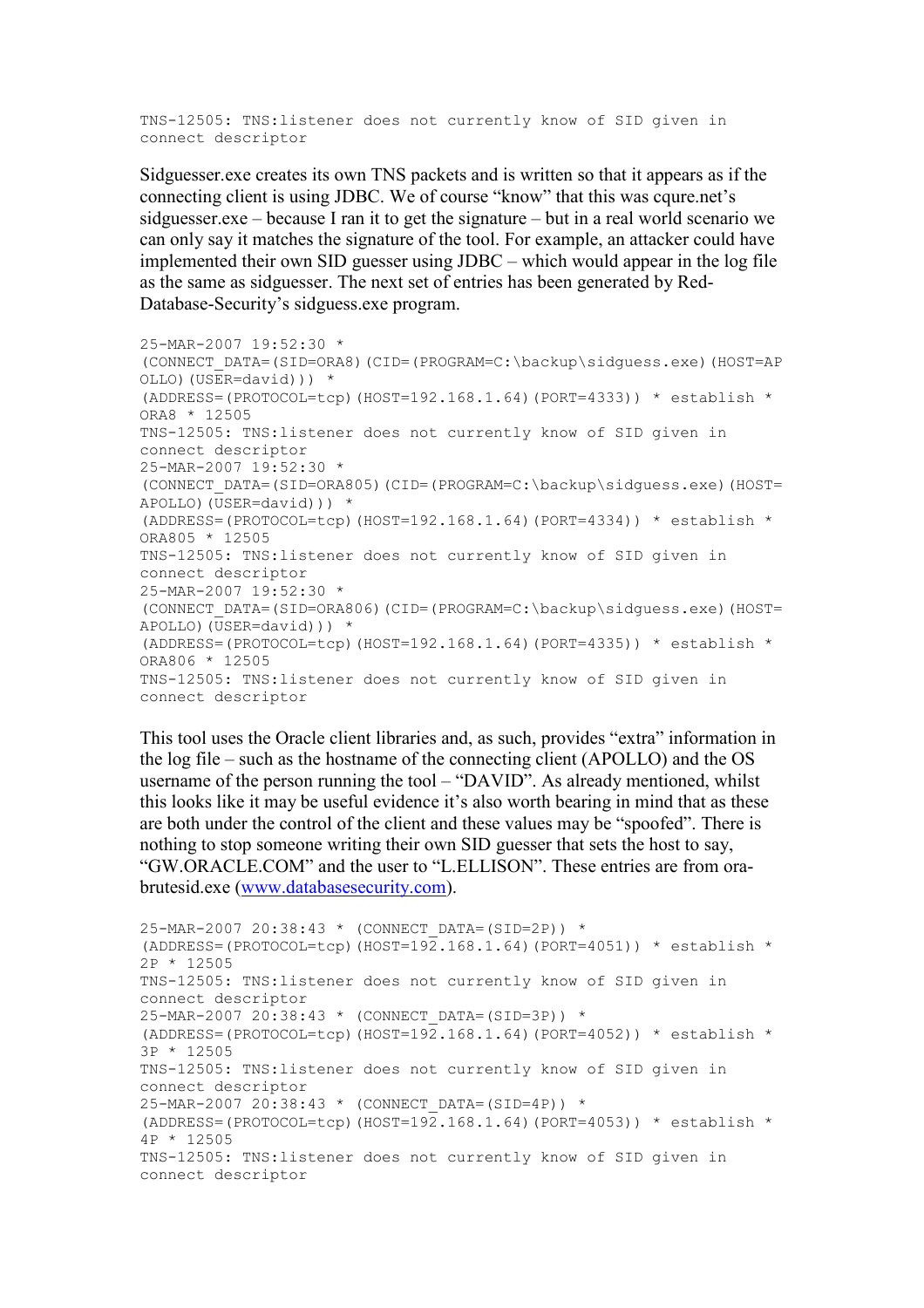This tool creates its own TNS packets and you'll note that there is very little "extra" information. As already indicated, this "extra" information is under the control of the client and they can choose not to send any. The lack of information becomes a "signature" of the tool, in and of itself.

Assuming that the attacker is successful in getting a SID via the "status" or "services" Listener command or manages to guess one then they can then attempt to authenticate.

## Spotting user enumeration attacks

During Oracle authentication the client presents their username to the server in one packet. If the username exists in the database then the server issues a session key and the client sends over their encrypted password in a second packet. If the user does not exist the server sends back an error: ORA-01017: invalid username/password; logon denied. Due to this difference in behaviour, it's possible for an attacker to determine whether a given user account exists or not. [Please note, however, that Oracle has recently now fixed this in some versions.] Because the client only needs to send the server the first packet to determine if the account exists or not, full authentication is not attempted. How does this play out with the audit trail? Well, again, it depends on whether the account exists or not. If the account does not exist an entry is created in the audit trail with a 1017 return code:

SQL> SELECT USERID, ACTION#, RETURNCODE, TIMESTAMP# FROM SYS.AUD\$; USERID ACTION# RETURNCODE TIMESTAMP# ------------------- ------- ---------- ------------------- NOSUCHUSER0 100 1017 2007-03-25 23:42:38 NOSUCHUSER1 100 1017 2007-03-25 23:42:38 NOSUCHUSER2 100 1017 2007-03-25 23:42:38 NOSUCHUSER3 100 1017 2007-03-25 23:42:38 NOSUCHUSER4 100 1017 2007-03-25 23:42:39

If however the account does exist no entry in the audit trail is created. This is because authentication was never completed so no audit row is added. If the audit trail shows a large number of entries for nonexistent users, especially in a short space of time and from the same location, then this probably indicate a user enumeration attack. So what of the location – how do we know where the attempt has come from? The COMMENT\$TEXT column contains the IP address of the system attempting to logon:

SQL> SELECT USERID, COMMENT\$TEXT FROM SYS.AUD\$;

USERID COMMENT\$TEXT ------- ------------------------------------------------- NOSUCHUSER0 Authenticated by: DATABASE; Client address: (ADDRESS= (PROTOCOL=tcp)(HOST=192.168.1.64)(PORT=2223))

What about the TNS Listener's log file? What does it tell us about an attack? This answer to this depends on the tool that was used to enumerate users. A little known fact is that there is no need to create a new TCP connection for each authentication attempt. Once connected to the server, an attacker can keep piping enumeration attempts down the same connected TCP circuit. They can do this for as long as they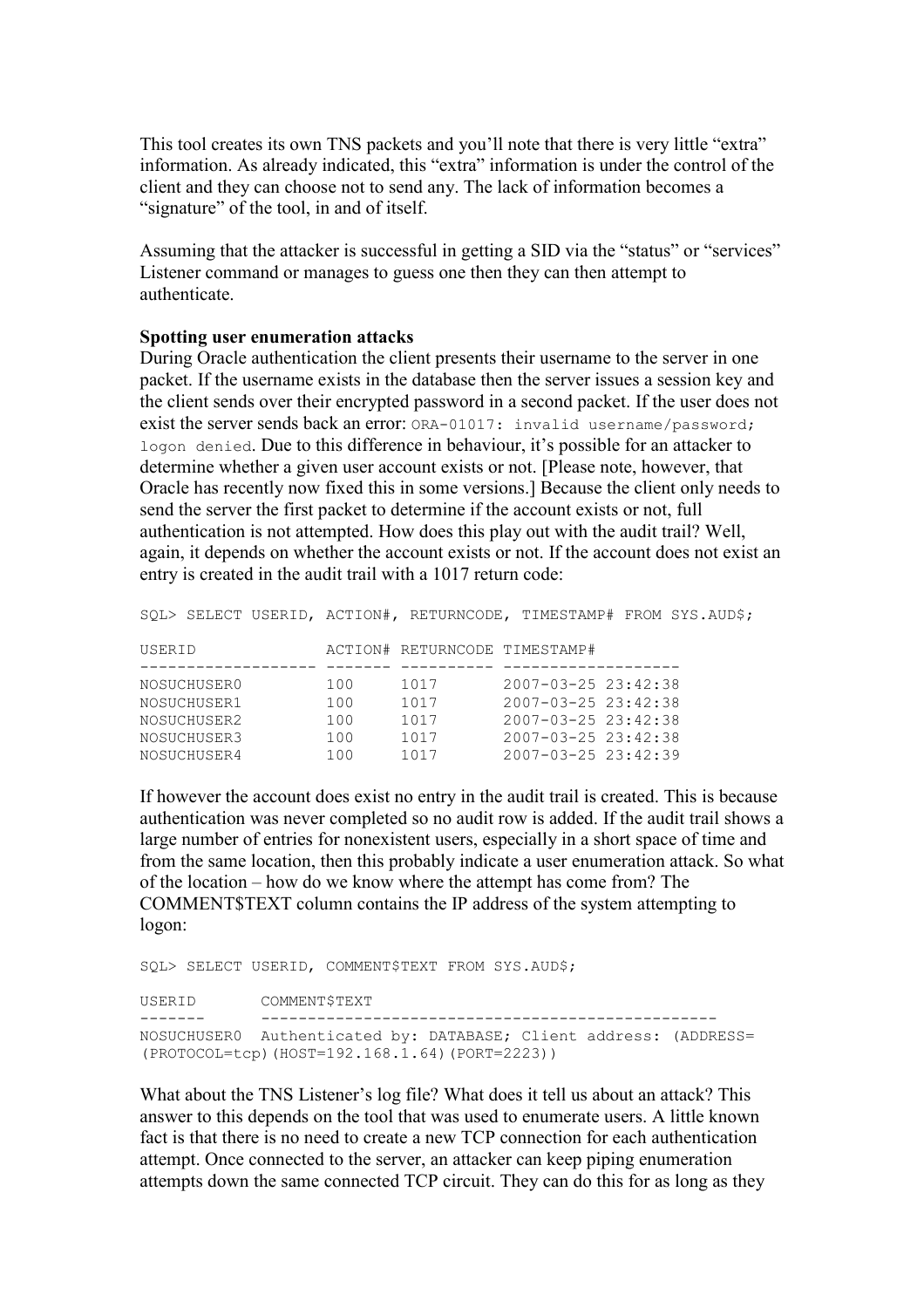want – and the same goes for full authentication attempts. To the author's knowledge there is currently only one tool that uses the same TCP connection – ora-brutesid.exe, part of the Oracle Assessment Kit. Most tools don't use the same connection though and will reconnect to the Listener first with every attempt filling the log with multiple "establish" entries.

```
.. 
25-MAR-2007 23:42:38 * 
(CONNECT_DATA=(SERVER=DEDICATED)(SERVICE_NAME=orcl.databasesecurity.c
om)(CID= (HOST=APOLLO)(USER=david))) * 
(ADDRESS=(PROTOCOL=tcp)(HOST=192.168.1.64)(PORT=1769)) * establish *
orcl.databasesecurity.com * 0 
25-MAR-2007 23:42:38 * 
(CONNECT_DATA=(SERVER=DEDICATED)(SERVICE_NAME=orcl.databasesecurity.c
om)(CID= (HOST=APOLLO)(USER=david))) * 
(ADDRESS = (PROTOCOL = tcp) (HOST = 192.168.1.64) (PORT = 1772)) * establish *
orcl.databasesecurity.com * 0 
25-MAR-2007 23:42:38 * 
(CONNECT_DATA=(SERVER=DEDICATED)(SERVICE_NAME=orcl.databasesecurity.c
om)(CID (HOST=APOLLO)(USER=david))) *
(ADDRESS = (PROTOCOL = \text{top}) (HOST = 192.168.1.64) (PORT = 1774)) * establish *orcl.databasesecurity.com * 0 
25-MAR-2007 23:42:39 * 
(CONNECT_DATA=(SERVER=DEDICATED)(SERVICE_NAME=orcl.databasesecurity.c
om)(CID= (HOST=APOLLO)(USER=david))) *
(ADDRESS = (PROTOCOL = \text{tcp}) (HOST = 192.168.1.64) (PORT = 1776) * establish *
orcl.databasesecurity.com * 0 
25-MAR-2007 23:42:39 * 
(CONNECT_DATA=(SERVER=DEDICATED)(SERVICE_NAME=orcl.databasesecurity.c
om)(CID= (HOST=APOLLO)(USER=david))) * 
(ADDRESS = (PROTOCOL = \text{tcp}) (HOST = 192.168.1.64) (PORT = 1778)) * establish *orcl.databasesecurity.com * 0 
..
```
Here we can see multiple "establish" entries in a short space of time from 192.168.1.64. If we stop and think about it for a moment though, this snippet from the log file does not prove a user enumeration attack took place – all that is shows is that there were multiple "establish" events. But when combined with evidence from the audit trail it looks more likely: the timestamps for both the log and the audit trail match and the accounts listed in the audit trail don't exist. As already mentioned, a more advanced tool won't reconnect to the listener for each account name guess and all that will appear in the listener log file is one "establish" entry so the evidence from the audit trail – multiple non-existent accounts – is all that can be relied upon from the database server itself.

#### Password Guessing Attacks

Once an attacker has a list of accounts they can then attempt to guess their passwords. A simple password brute forcer will make a new connection to the server for each new attempt and this entails connecting to the Listener again and this will be logged by the Listener as an "establish" entry. The log entries discussed in the previous section on account enumeration are what would appear as well for a multiple password guess attempt using a simple tool. They are indistinguishable. If you look back at these log entries, we note that there is a service request and the source port of the connecting client is incrementing by one. This is standard behaviour when a new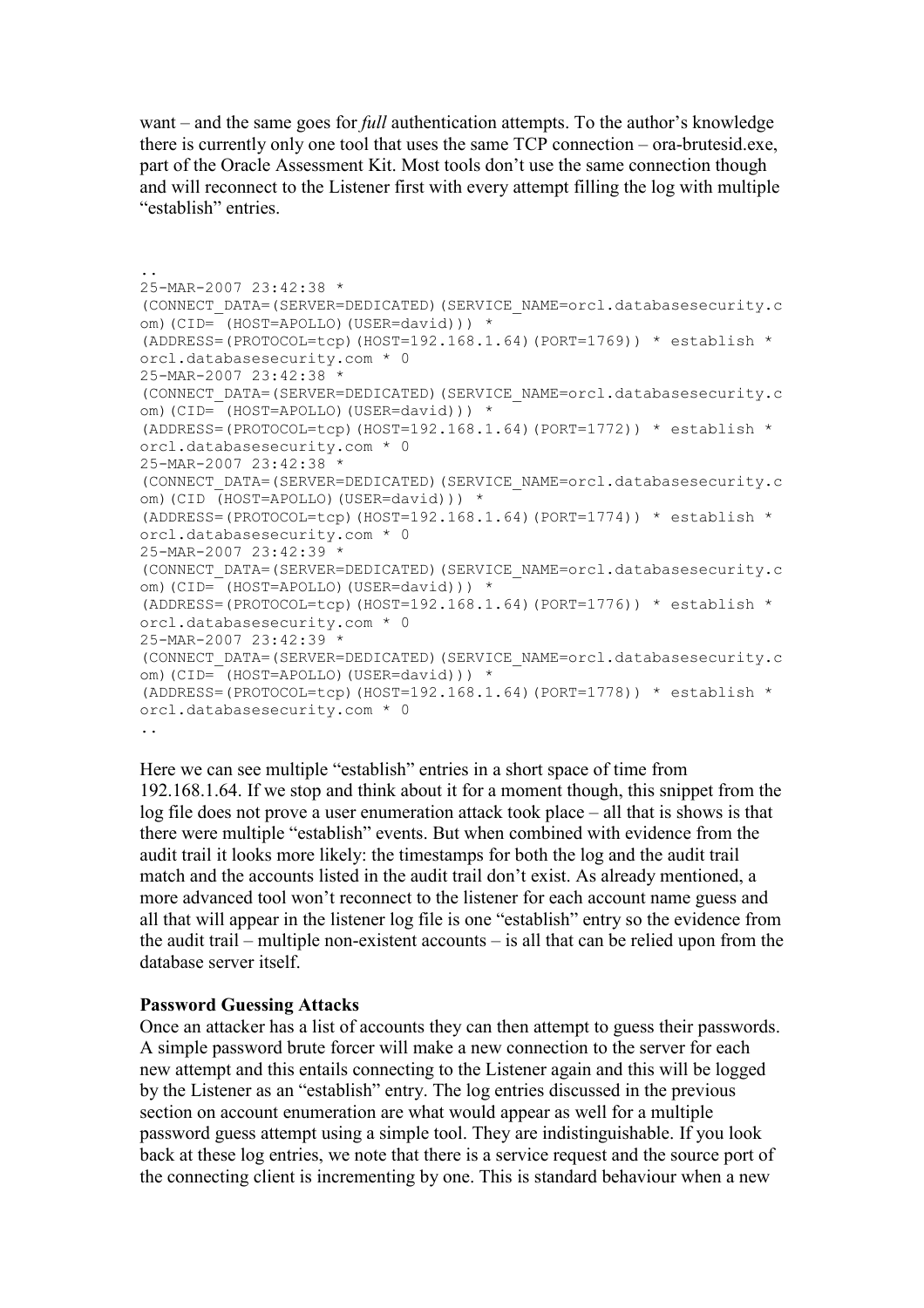TCP connection is created. However, we can't definitely say that such an entry is the result of an attacker performing a brute force attack. For example it could simply be a mis-configured application server attempting to authenticate as it has the wrong username and password. The IP address in the log entry would indicate whether the connecting host is "known" so to speak and should help resolve the question.

A more advanced brute force tool, such as the Oracle Assessment Kit's orapwdbrute.exe (www.databasesecurity.com) will not reconnect however for each password attempt. As already mentioned, there is no need to tear down the connection and reconnect. Once the TNS Listener has handed the client off to the server the client can attempt to authenticate as many times as they like. Accordingly, only one entry is logged in the TNS Listener's log file. One of the odd things about ora-pwdbrute.exe is the way in which Oracle records the return code in the audit log of some of the attempts: 1005. This error code indicates the following:

ORA-1005: null password provided; logon denied

It seems that Oracle is slightly confused by multiple attempts coming down the same pipe and so fast – orapwdbrute.exe can perform 170 attempts per second over the network – this is just short of 15 million password guesses in a day – more than enough to cover all passwords up to five characters long. The snippet from the audit trail below shows the 1005 return code:

|                 | SQL> SELECT USERID, ACTION#, RETURNCODE, TIMESTAMP# FROM SYS.AUD\$; |  |                              |  |  |
|-----------------|---------------------------------------------------------------------|--|------------------------------|--|--|
| $\cdot$ $\cdot$ |                                                                     |  |                              |  |  |
| SCOTT           | 100                                                                 |  | $10172007 - 03 - 2702:50:17$ |  |  |
| SCOTT           | 100                                                                 |  | $10172007 - 03 - 2702:50:17$ |  |  |
| SCOTT           | 100                                                                 |  | $1005$ 2007-03-27 02:50:17   |  |  |
| SCOTT           | 100                                                                 |  | $1005$ 2007-03-27 02:50:17   |  |  |
| SCOTT           | 100                                                                 |  | $10172007 - 03 - 2702:50:17$ |  |  |
| SCOTT           | 100                                                                 |  | $10172007 - 03 - 2702:50:17$ |  |  |
| $\sim$ $\sim$   |                                                                     |  |                              |  |  |

A network capture indicates that the password is not null – despite the entry.

Another useful source of information that may indicate a brute force attempt, especially if auditing is not enabled, is the LCOUNT column of the USER\$ table. If account lockout is enabled, which it is in 10g by default, for each failed log in attempt the value in this column for the user in question is incremented by 1.

SQL> SELECT NAME, LCOUNT FROM USER\$ WHERE LCOUNT>0;

If account lockout is enabled and the account becomes locked out then the LCOUNT will not go above the specified lockout threshold. So, if the user's profile specifies 10 bad passwords before the account becomes locked then LCOUNT will only ever be a maximum of 10. If the account is unlocked, using the ALTER USER name ACCOUNT UNLOCK statement then the LCOUNT is reset to 0. The LCOUNT will also be set to 0 when the user successfully logs in. Lastly, with regards to the LCOUNT column, if the user account in question has a profile where FAILED\_LOGIN\_ATTEMPTS is set to UNLIMITED then the LCOUNT will not change  $-\overline{\text{it}}$  will always be 0.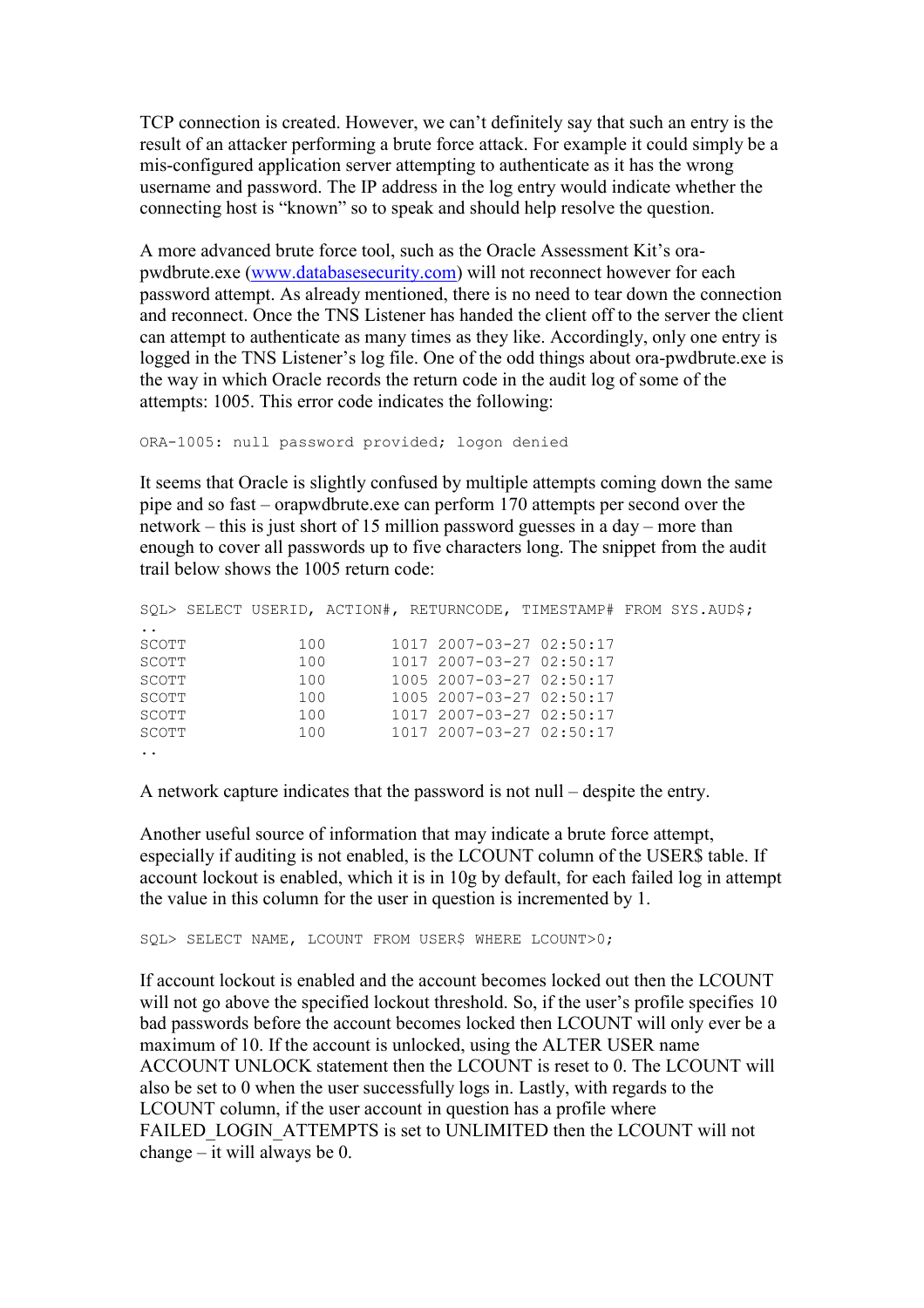Assuming though that account lockout is enabled for the user then there is another bit of information that is useful when building a time line of events. There is a date column that records when the account was actually locked out to the nearest second.

```
SQL> ALTER SESSION SET NLS_DATE_FORMAT = 'YYYY-MM-DD HH24:MI:SS'; 
Session altered. 
SQL> SELECT NAME, LTIME FROM USER$ WHERE ASTATUS = 4;
NAME LTIME
------------------------------ ------------------- 
                           2007-03-25 08:27:29
```
It's important to note though that if the account is unlocked at some point the LTIME will still show the time that the account was last locked out – it is not cleared like the LCOUNT column.

# Brute forcing the SYS account

What's the difference between attempting to authenticate as the SYS user with "AS SYSDBA" and attempting to authenticate as the SYS user without "AS SYSDBA"? On the wire – not a  $lot$  – just the flipping of a bit flag: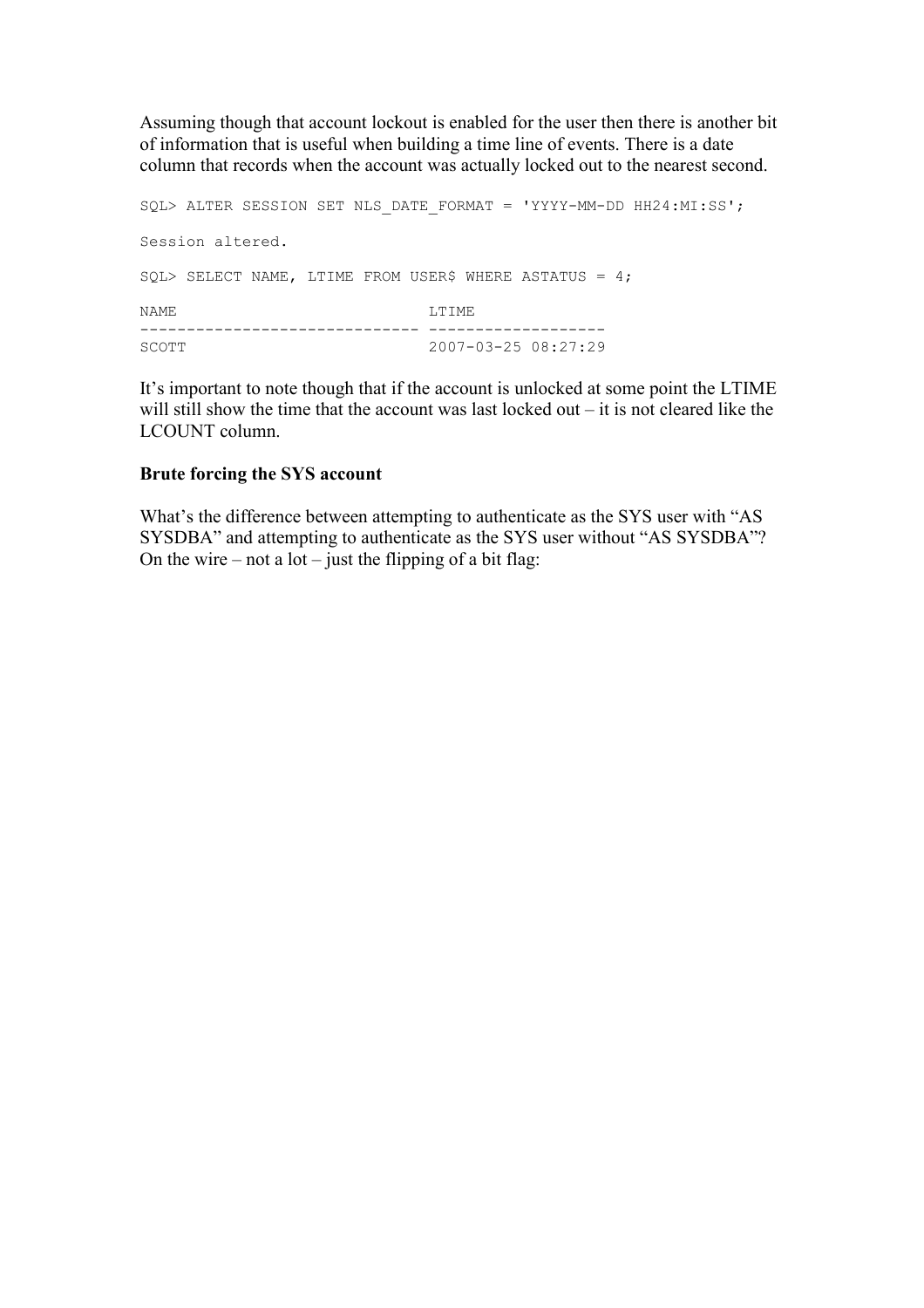| 00000000 |  | 00 13 02 5E BF 7D 00 13 02 5E BF 7D 08 00 45 00 |  |  |  |  |  |  |                                                 | $.00\%$ ). $.00\%$ ) o. E.                                            |
|----------|--|-------------------------------------------------|--|--|--|--|--|--|-------------------------------------------------|-----------------------------------------------------------------------|
| 00000010 |  | 01 02 7A 8C 40 00 80 06 FB 74 C0 A8 01 40 C0 A8 |  |  |  |  |  |  |                                                 | ©ezî@iÇ∌≅tig@li                                                       |
| 00000020 |  |                                                 |  |  |  |  |  |  | 01 64 OE 3F 10 38 EC FF 38 97 7D B4 52 C4 50 18 | @@B2>8ý 8ù} R-Pt                                                      |
| 00000030 |  | 80 09 16 02 00 00 00 DA 00 00 06 04 00 00 00 00 |  |  |  |  |  |  |                                                 | $Q_0 = 0, \ldots, \ldots, 4$                                          |
| 00000040 |  | 03 76 02 70 98 B9 00 03 00 00 00 01 00 00 00 90 |  |  |  |  |  |  |                                                 | $\mathbf{v}$ vepÿ $\ .\mathbf{v} \dots \mathbf{c} \dots \mathbf{E}$   |
| 00000050 |  | A4 12 00 05 00 00 00 38 A1 12 00 60 A6 12 00 03 |  |  |  |  |  |  |                                                 | $\tilde{\texttt{m}}$ : $\blacksquare$ $\texttt{Bif.}$ $\texttt{Nif.}$ |
| 00000060 |  | 73 79 73 0D 00 00 00 0D 41 55 94 48 5F 54 45 52 |  |  |  |  |  |  |                                                 | svs))AUTH TER                                                         |
| 00000070 |  | 4D 49 4E 41 4C 06 00 00 00 06/41 50 4F 4C 4C 4F |  |  |  |  |  |  |                                                 | MINAL4 AAPOLLO                                                        |
| 00000080 |  | 00 00 00 00 0F 00 00 00 0F 41 55 54 48 5F 50 52 |  |  |  |  |  |  |                                                 | $\ldots$ $\ldots$ $\ldots$ $\ldots$                                   |
| 00000090 |  | 4F 47 52 41 4D 5F 4E 4D 0B 00 00 00 0B 73 71 6C |  |  |  |  |  |  |                                                 | CGRAM NMddsql                                                         |
| 000000A0 |  | 70 6C 75 73 2E 65 78 65 00 00 00 00 0C 00 00 00 |  |  |  |  |  |  |                                                 | plus.exe#                                                             |
| 000000B0 |  | OC 41 55 54 48 5F 4D 41 43 48 49 4E 45 10 00 00 |  |  |  |  |  |  |                                                 | *AUTH MACHINE                                                         |
| 000000C0 |  | 00 10 57 4F 52 4B 47 52 4F 55 50 5C 41 50 4F 4C |  |  |  |  |  |  |                                                 | .DWORKGROUP\APOL                                                      |
| 000000D0 |  | 4C 4F 00 00 00 00 08 00 00 00 08 41 55 54 48 5F |  |  |  |  |  |  |                                                 | $LO, \ldots, B, \ldots$ DAUTH                                         |
| 000000E0 |  | 50 49 44 09 00 00 00 09 34 38 38 30 3A 34 38 38 |  |  |  |  |  |  |                                                 | PIDO04880:488                                                         |
| 000000F0 |  | 34 00 00 00 00 08 00 00 00 08 41 55 54 48 5F 53 |  |  |  |  |  |  |                                                 | $4 \ldots 1$ DAUTH S                                                  |
| 00000100 |  | 49 44 05 00 00 00 05 64 61 76 69 64 00 00 00 00 |  |  |  |  |  |  |                                                 | ID44david                                                             |

Without "AS SYSDBA

With "AS SYSDBA"

| 00000000 | 00 13 02 5E BF 7D 08 13 02 5E BF 7D 08 00 45 00 |       |          |            |    |                 |  |  |                                                 |    |      |                                                 | $.00\gamma$ }.00 $\gamma$ }e.E.                                                                                                                                                                                                                                                                                                                                                        |
|----------|-------------------------------------------------|-------|----------|------------|----|-----------------|--|--|-------------------------------------------------|----|------|-------------------------------------------------|----------------------------------------------------------------------------------------------------------------------------------------------------------------------------------------------------------------------------------------------------------------------------------------------------------------------------------------------------------------------------------------|
| 00000010 |                                                 |       |          |            |    |                 |  |  | 01 02 6E 1E 40 00 80 08 07 E3 C0 A8 01 40 C0 A8 |    |      |                                                 | cen∧@ic≙•ol;c@l;                                                                                                                                                                                                                                                                                                                                                                       |
| 00000020 |                                                 |       |          |            |    |                 |  |  |                                                 |    |      | 01 64 OD F6 OF C5 E0 OB A5 A7 69 BB 34 BE 50 18 | ⊕e)÷¤ Ó⊲Ѱi al 4ÄP†                                                                                                                                                                                                                                                                                                                                                                     |
| 00000030 |                                                 |       |          |            |    |                 |  |  | 80 09 E8 B0 00 00 00 DA 00 00 86 04 00 00 00 00 |    |      |                                                 | $\overline{Q}$ O $\overline{P}$ $\overline{B}$ $\overline{S}$ $\overline{S}$ $\overline{S}$ $\overline{S}$ $\overline{S}$ $\overline{S}$ $\overline{S}$ $\overline{S}$ $\overline{S}$ $\overline{S}$ $\overline{S}$ $\overline{S}$ $\overline{S}$ $\overline{S}$ $\overline{S}$ $\overline{S}$ $\overline{S}$ $\overline{S}$ $\overline{S}$ $\overline{S}$ $\overline{S}$ $\overline{$ |
| 00000040 |                                                 |       |          |            |    |                 |  |  | 03 76 02 70 98 B9 00 03 00 00 00 21 00 00 00 90 |    |      |                                                 | vvepý   .v!É                                                                                                                                                                                                                                                                                                                                                                           |
| 00000050 |                                                 |       |          |            |    |                 |  |  | A4 12 00 05 00 00 00 38 A1 12 00 60 A6 12 00 03 |    |      |                                                 | $\tilde{\texttt{m}}$ : $\texttt{m}$ . $\texttt{m}$                                                                                                                                                                                                                                                                                                                                     |
| 00000060 | 73 79 73 0D 00 00 00 0D 41 55 54 48 5F 54 45 52 |       |          |            |    |                 |  |  |                                                 |    |      |                                                 | sys» AUTH TER                                                                                                                                                                                                                                                                                                                                                                          |
| 00000070 |                                                 |       |          |            |    |                 |  |  | 4D 49 4E 41 4C 06 00 00 00 06 41 50 4F 4C 4C 4F |    |      |                                                 | MINAL <sup>4</sup> 4APOLLO                                                                                                                                                                                                                                                                                                                                                             |
| 00000080 |                                                 |       |          |            |    |                 |  |  | 00 00 00 00 0F 00 00 00 0F 41 55 54 48 5F 50 52 |    |      |                                                 | $\ldots$ AAUTH PR                                                                                                                                                                                                                                                                                                                                                                      |
| 00000090 |                                                 |       |          |            |    |                 |  |  | 4F 47 52 41 4D 5F 4E 4D 0B 00 00 00 0B 73 71 6C |    |      |                                                 | OGRAM NMddsgl                                                                                                                                                                                                                                                                                                                                                                          |
| 000000A0 |                                                 |       |          |            |    |                 |  |  | 70 6C 75 73 2E 65 78 65 00 00 00 00 0C 00 00 00 |    |      |                                                 | plus.exe#                                                                                                                                                                                                                                                                                                                                                                              |
| 000000B0 |                                                 |       |          |            |    |                 |  |  | OC 41 55 54 48 5F 4D 41 43 48 49 4E 45 10 00 00 |    |      |                                                 | *AUTH MACHINED                                                                                                                                                                                                                                                                                                                                                                         |
| 000000C0 |                                                 |       |          |            |    |                 |  |  | 00 10 57 4F 52 4B 47 52 4F 55 50 5C 41 50 4F 4C |    |      |                                                 | .DWORKGROUP\APOL                                                                                                                                                                                                                                                                                                                                                                       |
| 00000000 |                                                 |       | 4C 4F 00 | $^{\circ}$ |    |                 |  |  | 00 00 08 00 00 00 08 41 55 54 48 5F             |    |      |                                                 | $LO$ $\square$ $\square$ $\triangle$                                                                                                                                                                                                                                                                                                                                                   |
| 000000E0 |                                                 |       |          |            |    |                 |  |  | 50 49 44 09 00 00 00 09 34 38 38 30 3A 34 38 38 |    |      |                                                 | PIDO04880:488                                                                                                                                                                                                                                                                                                                                                                          |
| 000000F0 |                                                 | 34 00 |          |            |    |                 |  |  | 00 00 00 08 00 00 00 08 41 55 54 48 5F 53       |    |      |                                                 | 4. AUTH S                                                                                                                                                                                                                                                                                                                                                                              |
| 00000100 |                                                 |       | 44 05    | 00         | 00 | 00 <sub>1</sub> |  |  | 05 64 61 76 69 64                               | 00 | - 00 | 0000                                            | ID:  david                                                                                                                                                                                                                                                                                                                                                                             |
|          |                                                 |       |          |            |    |                 |  |  |                                                 |    |      |                                                 |                                                                                                                                                                                                                                                                                                                                                                                        |

This flag byte is used to indicate the requested privilege level of the connection. Bit 6 is set if connecting as SYSDBA and bit 7 is set if connecting as SYSOPER. The author has observed the  $8<sup>th</sup>$  bit being set in certain situations but isn't sure yet what it means. Even if neither the  $6<sup>th</sup>$  or  $7<sup>th</sup>$  bits are set an attacker can still attempt to logon as SYS and work out if they have the correct password: if the password is wrong they'll get an ORA-01017: invalid username/password; logon denied error. If the password is correct they'll get an ORA-28009: connection to sys should be as sysdba or sysoper. This difference in response let's them know they've managed to get the password correct and then they can logon using with "as sysdba". Whilst there's only a single bit flipped as far as the network traffic is concerned there's a world of difference as far as the audit trail is concerned. If "AS SYSDBA" or "AS SYSOPER" is not specified during the logon attempt an entry is made in the AUD\$ table. If the attempt was unsuccessful in guessing the password the return code is 1017; if the attacker manages to guess the password the return code will be 28009. If, however, the attacker sets the privilege level to SYSDBA or SYSOPER then nothing is logged in the audit trail. We need to look elsewhere: when it comes to SYSDBA and SYSOPER privileged connections Oracle writes an entry to the operating system's logging system. On Windows this is the Application Log of the Event Logging Service: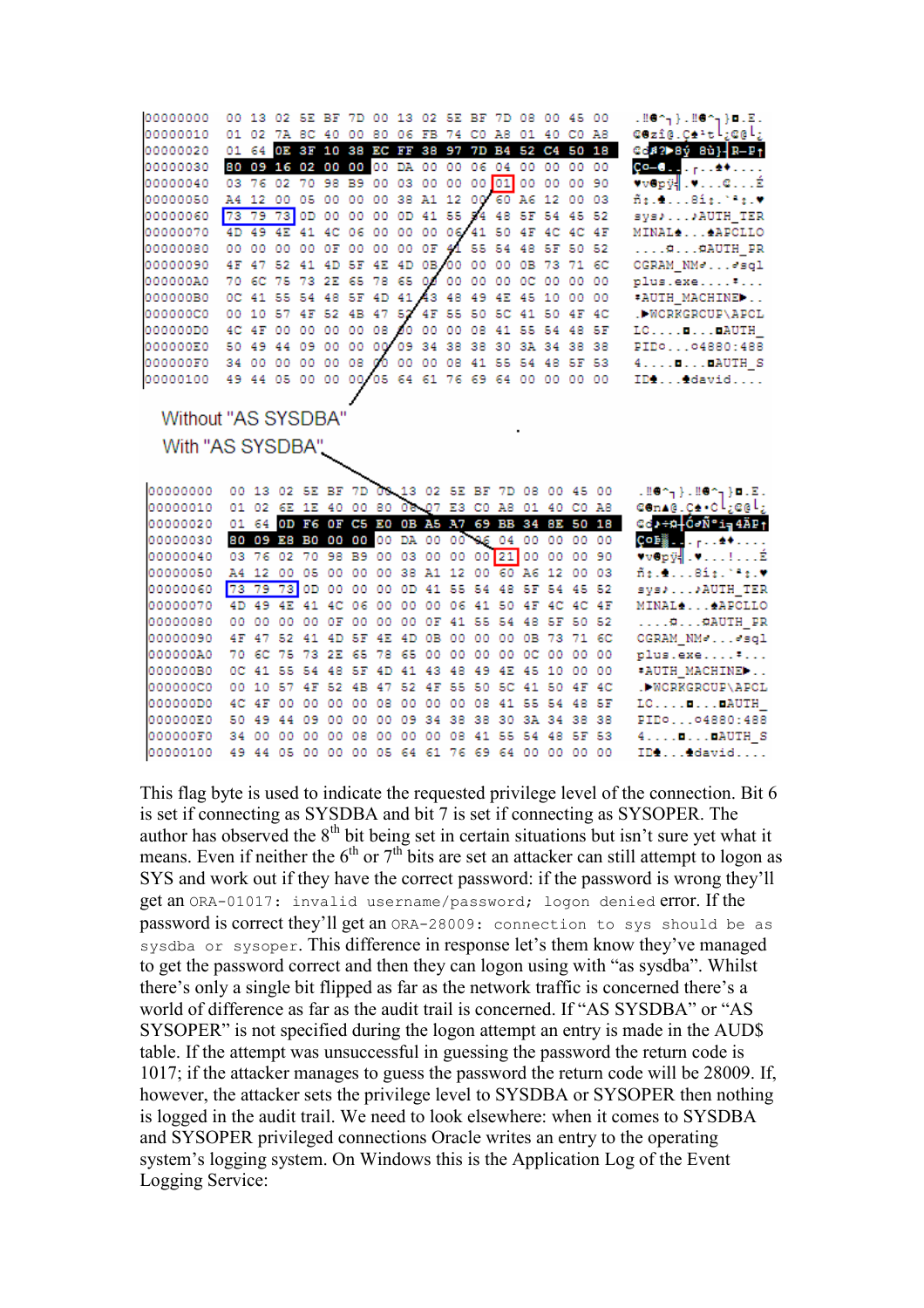|                                                  | 2 X <br><b>Event Properties</b>                                   |                                               |
|--------------------------------------------------|-------------------------------------------------------------------|-----------------------------------------------|
| <b>Computer Managemer</b>                        |                                                                   | $\overline{\mathbf{L}[\mathbf{u}]\mathbf{x}}$ |
| 므<br>File<br>Action<br>View                      | Event                                                             | $\Box$ el $\times$                            |
|                                                  | 27/03/2007 Source:<br>Oracle.orcl<br>Date:<br>↟                   |                                               |
| ♔<br>R<br>Ð<br>lo                                | 01:54:14<br>Time:<br>Category: None                               |                                               |
| Computer Management (                            | Event ID: 34<br>Information<br>Type:                              | Cate $\triangle$                              |
| 白. <b>1</b> System Tools                         | N/A<br>User:<br>昀                                                 | None-                                         |
| 白 图 Event Viewer                                 | Computer: DBSERVER                                                | None                                          |
| 鯯<br><b>Application</b>                          |                                                                   | None                                          |
| Security                                         | Description:                                                      | None                                          |
| System<br>Shared Folders<br>田                    | Audit trail: ACTION : 'CONNECT' DATABASE USER: 'SYS' PRIVILEGE :  | None                                          |
| $\mathbb{S}$ Local Users and (<br>$\overline{+}$ | INONE CLIENT USER: david CLIENT TERMINAL: APOLLO STATUS:<br>1017. | None                                          |
| Performance Log<br>F                             |                                                                   | None                                          |
| 鳳 Device Manager                                 |                                                                   | None                                          |
| 白色<br>Storage                                    |                                                                   | None                                          |
| 음 Removable Stora<br>中                           |                                                                   | None                                          |
| <mark>●</mark> Disk Defragment                   |                                                                   | None                                          |
| Disk Managemen                                   |                                                                   | None                                          |
| 由 图 Services and Applical                        | Data: C Bytes C Words                                             | None                                          |
|                                                  |                                                                   | None                                          |
|                                                  |                                                                   | None                                          |
|                                                  | $\overline{\phantom{a}}$                                          | None                                          |
|                                                  |                                                                   | None                                          |
|                                                  |                                                                   | None                                          |
| $\left  \cdot \right $                           | 0K<br>Cancel<br>Apply                                             | None                                          |
|                                                  |                                                                   |                                               |

On \*nix this messages are sent to the syslog daemon. If there are multiple entries in the operating system's log with a status code of 1017 then this indicates a brute force attack against the SYS account with the privilege bit set.

# Attempts to exploit the AUTH\_ALTER\_SESSION flaw

Assuming a user either already has a username and password or manages to guess one they can attempt to exploit a well known flaw in the last stage of authentication. Once the client's username and password have been validated the client executes an ALTER SESSION statement. In November 2005 Imperva independently rediscovered a flaw that had already been found internally by Oracle during the execution of this statement: it executes with SYS privileges. As such an attacker could change the statement from an ALTER SESSION to a GRANT DBA which would then execute and succeed when the client logs in. This flaw was patched in the January 2006 Critical Patch Update. Provided auditing is enabled for CREATE SESSION then it is possible to spot attempts to exploit this flaw on patched systems. If the attacker attempts to execute any SQL that they didn't already have the permissions to execute then an error is generated: ORA-00604: error occurred at recursive SQL level 1. ORA-01031: insufficient privileges. This appears in the audit trail with a return code of 604.

SQL> SELECT USERID, ACTION#, RETURNCODE, TIMESTAMP# FROM SYS.AUD\$; ---------------------- ---- --- ------------- .. SCOTT 100 604 26-MAR-07 ..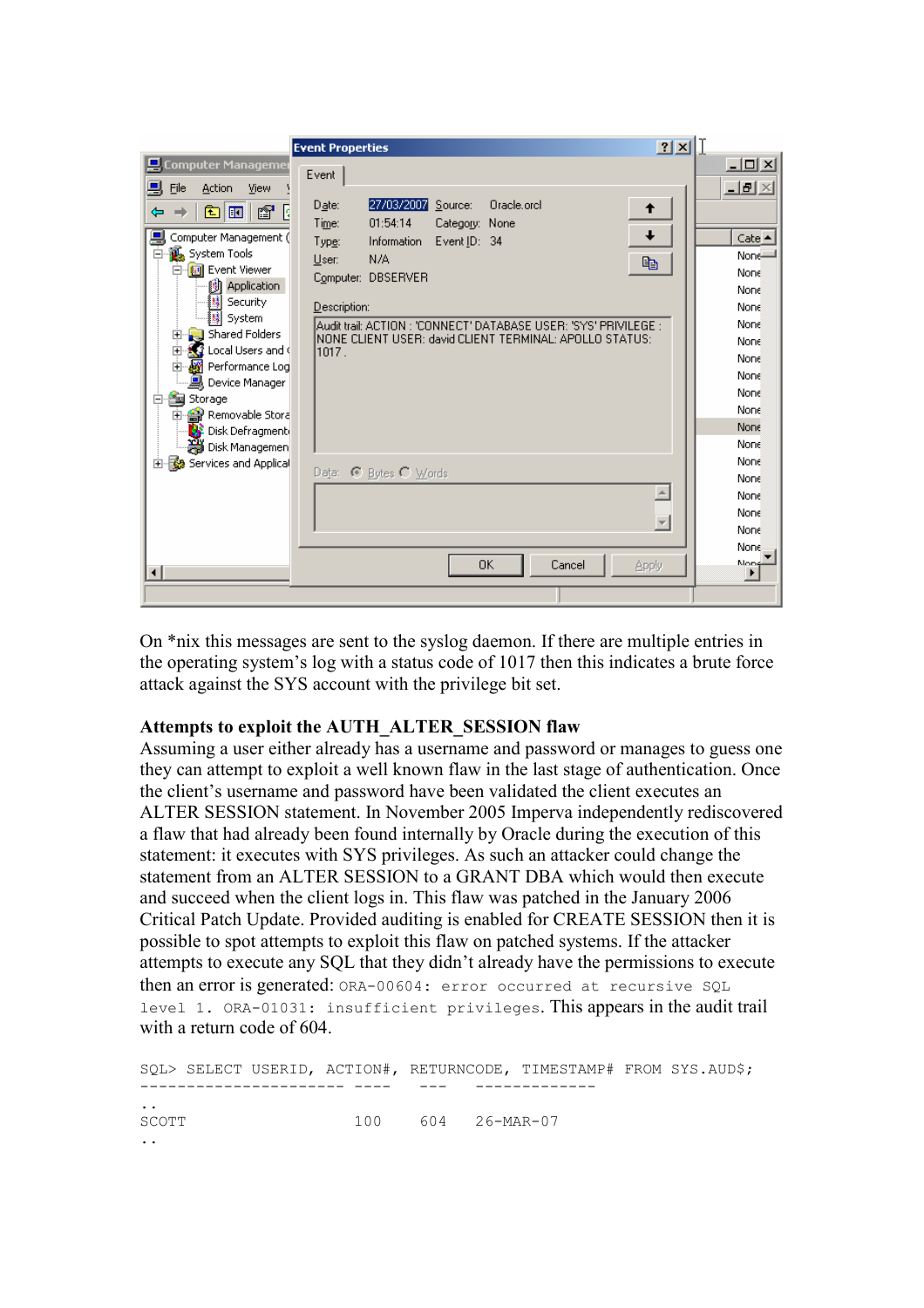If the server has not been patched then the return code will be 0 which simply indicates a successful logon. To find evidence of an attacker exploiting this flaw on an unpatched system a forensic examiner will need to search elsewhere; the remaining chapters cover this.

#### Spotting attempts to log in via the XML Database (XDB)

The XML Database provides two network services – a FTP server listening on TCP port 2100 and a Web Server listening on TCP port 8080. Technically the TNS Listener holds open these ports and when a connection request comes in, it hands it off to the database server. Because the TNS Listener plays a role in this, albeit small, the connection is logged in the Listener's log file. If the connection is to the web service then it will read like so:

25-MAR-2007 21:07:25 \* http \* handoff \* 0

If the connection is for the FTP service then there will be an entry that reads as follows:

27-MAR-2007 03:07:46 \* FTP \* handoff \* 0

There's not a great deal of information there – just a time stamp and the fact that someone connected – we don't know who and where from though – no IP address is logged. If we look in the audit trail though we do see a successful logon entry with the same timestamp though:

```
SQL> SELECT USERID, ACTION#, RETURNCODE, TIMESTAMP# FROM SYS.AUD$; 
.. 
DBSNMP 100 0 2007-03-27 03:07:46
..
```
We can get the IP address information from the COMMENT\$TEXT column but if we look at it there's nothing to differentiate it from a normal database logon:

SQL> SELECT COMMENT\$TEXT FROM SYS.AUD\$ WHERE USERID = 'DBSNMP';

COMMENT\$TEXT

--------------------------------------------------------- Authenticated by: DATABASE; Client address: (ADDRESS=(PROTOCOL=tcp)(HOST=192.168.1.64)(PORT=1324))

Whilst it's not bullet proof – this can be confirmed as an XDB logon because when you select the TERMINAL and the SPARE1 (which stores the OS username) columns they're empty:

```
SQL> SELECT TERMINAL,SPARE1,TIMESTAMP# FROM SYS.AUD$ WHERE USERID= 
'DBSNMP'; 
TERMINAL SPARE1 TIMESTAMP# 
----------- ------ ----------
                       2007-03-27 03:07:46
```
I say that it's not bullet proof because, recall, that the client can choose whether to send over this information in a normal RDBMS connection so it too would appear like this.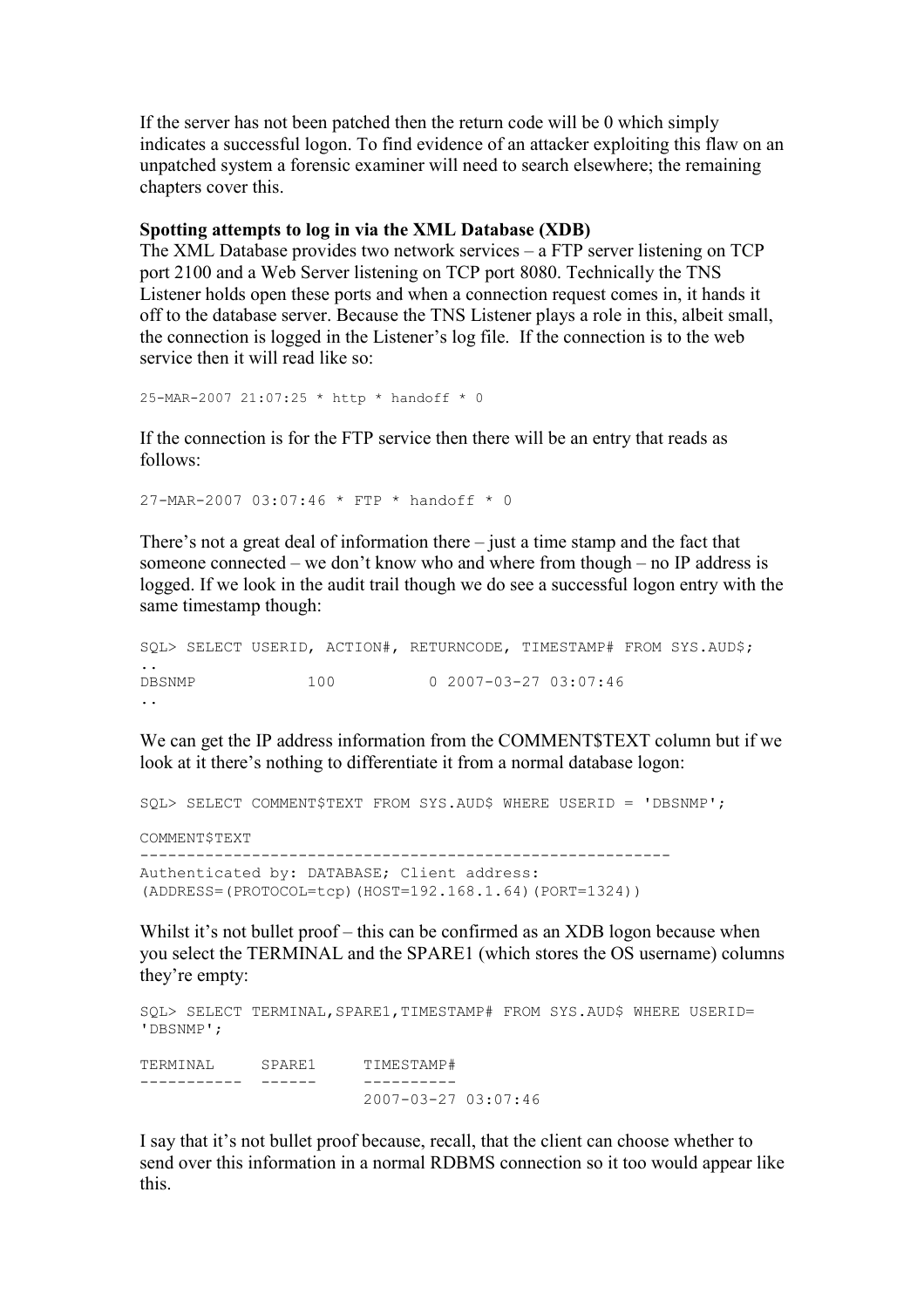## Auditing not enabled?

If auditing is not enabled and you're running Oracle 10g then there still may be evidence showing which users were logged on when. The fixed view V\$ACTIVE\_SESSION\_HISTORY\_uses a circular buffer in the SGA to store sampling information taken every second about active sessions. These sessions are flushed from the SGA to the WRH\$\_ACTIVE\_SESSION\_HISTORY table every so often, as part of 10g's Automatic Workload Repository. This historical data therefore contains information that is useful to a forensic examiner as it effectively records who was logged on when.

SOL> SELECT USER ID, SESSION ID, SAMPLE TIME FROM SYS.WRH\$ ACTIVE SESSION HISTORY ORDER BY SAMPLE TIME; USER\_ID SESSION\_ID SAMPLE\_TIME ------- ---------- ------------------0 149 27-MAR-07 06.58.26.127 24 142 27-MAR-07 07.02.16.140 .. .. 1227 rows selected.

Here we can see that user 24 (dbnsmp) was logged on at two minutes past seven in the morning on the  $27<sup>th</sup>$  of March 2007. In the absence of audit information this data can be extremely useful to help work out who was logged on when.

## Lastly, a gotcha!

Here's something to be careful of with the audit trail. When a user successfully logs on a row is created in the audit trail. This has an ACTION# number of 100 (LOGON) and the TIMESTAMP# column reflects when the logon occurred:

|        |  |       |                               |                                 | SOL> SELECT USERID, ACTION#, RETURNCODE, TIMESTAMP# FROM SYS.AUD\$; |  |
|--------|--|-------|-------------------------------|---------------------------------|---------------------------------------------------------------------|--|
| USERID |  |       | ACTION# RETURNCODE TIMESTAMP# |                                 |                                                                     |  |
|        |  |       |                               |                                 |                                                                     |  |
| DBSNMP |  | 1 N N |                               | $0.2007 - 03 - 27.03 : 31 : 49$ |                                                                     |  |

Then the user logs off. If we check the audit trail again we see that the ACTION# is changed from 100 (LOGON) to 101 (LOGOFF) but the timestamp remains the same!

|        |     |                               |                                 | SOL> SELECT USERID, ACTION#, RETURNCODE, TIMESTAMP# FROM SYS.AUD\$; |
|--------|-----|-------------------------------|---------------------------------|---------------------------------------------------------------------|
| USERID |     | ACTION# RETURNCODE TIMESTAMP# |                                 |                                                                     |
| DBSNMP | 101 |                               | $0.2007 - 03 - 27.03 : 31 : 49$ |                                                                     |

In building a timeline of events this is important. This effectively hides when the user actually logged on. However, if we describe the AUD\$ table we can see a LOGOFF\$TIME column. If we then query this column, too, we can reconcile the logon and logoff times: